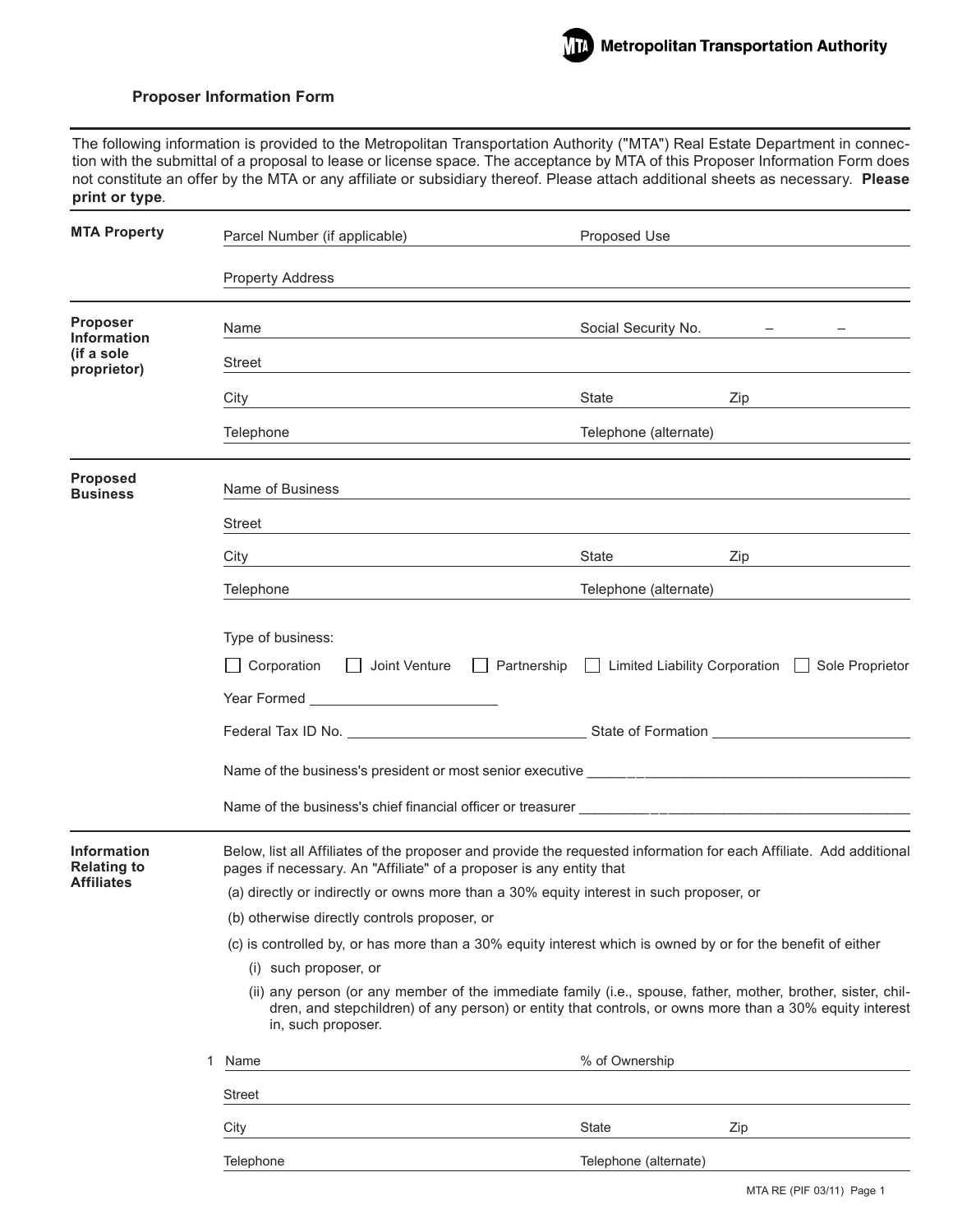| <b>Information</b>                      | $\overline{2}$ | Name                   | % of Ownership                                                                                                 |           |
|-----------------------------------------|----------------|------------------------|----------------------------------------------------------------------------------------------------------------|-----------|
| <b>Relating to</b><br><b>Affiliates</b> |                | <b>Street</b>          |                                                                                                                |           |
| (cont'd.)                               |                | City                   | <b>State</b><br>Zip                                                                                            |           |
|                                         |                | Telephone              | Telephone (alternate)                                                                                          |           |
|                                         | 3              | Name                   | % of Ownership                                                                                                 |           |
|                                         |                | <b>Street</b>          |                                                                                                                |           |
|                                         |                | City                   | <b>State</b><br>Zip                                                                                            |           |
|                                         |                |                        |                                                                                                                |           |
|                                         |                | posed lease or license | If, applicable, list below the name(s) of Principal(s) who will provide any guaranty or guaranties to the pro- |           |
|                                         | 1              | Name                   |                                                                                                                |           |
|                                         |                | <b>Street</b>          |                                                                                                                |           |
|                                         |                | City                   | State                                                                                                          | Zip       |
|                                         |                | Telephone              | Telephone (alternate)                                                                                          |           |
|                                         | 2              | Name                   |                                                                                                                |           |
|                                         |                | <b>Street</b>          |                                                                                                                |           |
|                                         |                | City                   | State                                                                                                          | Zip       |
|                                         |                | Telephone              | Telephone (alternate)                                                                                          |           |
|                                         | 3              | Name                   |                                                                                                                |           |
|                                         |                | <b>Street</b>          |                                                                                                                |           |
|                                         |                | City                   | State                                                                                                          | Zip       |
|                                         |                | Telephone              | Telephone (alternate)                                                                                          |           |
|                                         |                | the past three years?  | Has the proposer or any of its principals done business under any other name within                            | No<br>Yes |
|                                         |                |                        | Is the proposer owned or controlled by any other organization or business entity?                              | Yes<br>No |
|                                         |                |                        | Does the proposer own more than 30% of any other organization or business entity?                              | Yes<br>No |
|                                         |                | or business:           | If yes was checked for any of the above, provide the following information for each organization, corporation, |           |
|                                         | 1              | Name of Business       |                                                                                                                |           |
|                                         |                | Federal Tax ID No.     | Owner/Manager Name                                                                                             |           |
|                                         |                | Street                 |                                                                                                                |           |
|                                         |                | City                   | State                                                                                                          | Zip       |
|                                         |                | Telephone              | Telephone (alternate)                                                                                          |           |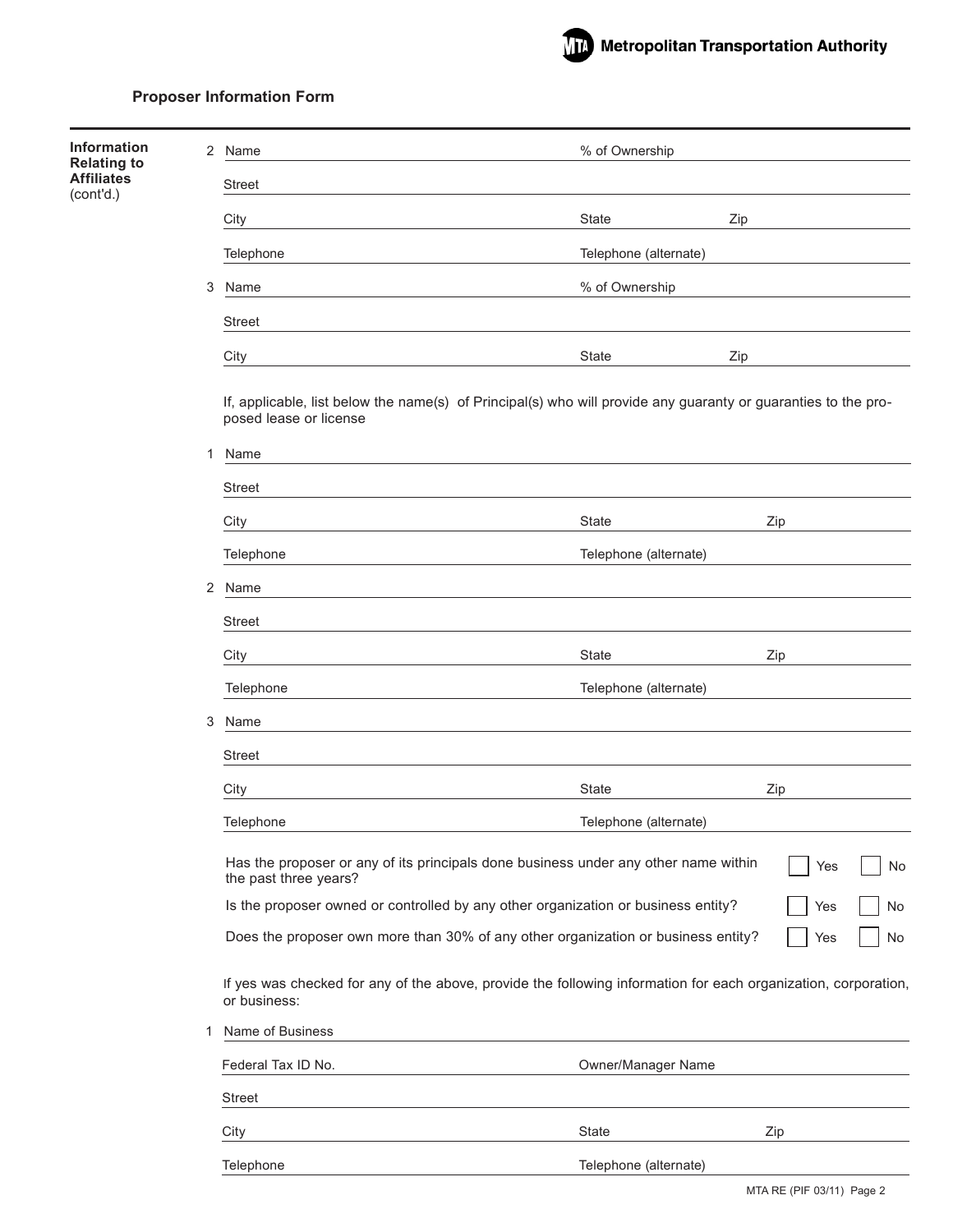

| Information                                                            | 2 | Name of Business                                                                                                                                                 |                                                                                                             |      |  |  |  |
|------------------------------------------------------------------------|---|------------------------------------------------------------------------------------------------------------------------------------------------------------------|-------------------------------------------------------------------------------------------------------------|------|--|--|--|
| <b>Relating to</b><br><b>Affiliates</b><br>(cont'd.)                   |   | Federal Tax No.                                                                                                                                                  | Owner/Manager Name                                                                                          |      |  |  |  |
|                                                                        |   | <b>Street</b>                                                                                                                                                    |                                                                                                             |      |  |  |  |
|                                                                        |   | City                                                                                                                                                             | State                                                                                                       | Zip  |  |  |  |
|                                                                        |   | Telephone                                                                                                                                                        | Telephone (alternate)                                                                                       |      |  |  |  |
|                                                                        | 3 | Name of Business                                                                                                                                                 |                                                                                                             |      |  |  |  |
|                                                                        |   | Federal Tax No.                                                                                                                                                  | Owner/Manager Name                                                                                          |      |  |  |  |
|                                                                        |   | <b>Street</b>                                                                                                                                                    |                                                                                                             |      |  |  |  |
|                                                                        |   | City                                                                                                                                                             | State                                                                                                       | Zip  |  |  |  |
|                                                                        |   |                                                                                                                                                                  | List gross receipts of each business for the past three years. Attach copies of Federal Income Tax returns. |      |  |  |  |
|                                                                        | 1 | Name of Business                                                                                                                                                 | Gross Receipts \$                                                                                           | Year |  |  |  |
|                                                                        |   |                                                                                                                                                                  | Gross Receipts \$                                                                                           | Year |  |  |  |
|                                                                        |   |                                                                                                                                                                  | Gross Receipts \$                                                                                           | Year |  |  |  |
|                                                                        |   |                                                                                                                                                                  |                                                                                                             |      |  |  |  |
|                                                                        | 2 | Name of Business                                                                                                                                                 | Gross Receipts \$                                                                                           | Year |  |  |  |
|                                                                        |   |                                                                                                                                                                  | Gross Receipts \$                                                                                           | Year |  |  |  |
|                                                                        |   |                                                                                                                                                                  | Gross Receipts \$                                                                                           | Year |  |  |  |
|                                                                        | 3 | Name of Business                                                                                                                                                 | Gross Receipts \$                                                                                           | Year |  |  |  |
|                                                                        |   |                                                                                                                                                                  | Gross Receipts \$                                                                                           | Year |  |  |  |
|                                                                        |   |                                                                                                                                                                  | Gross Receipts \$                                                                                           | Year |  |  |  |
| <b>Other Leases</b><br>or Licenses<br>with MTA and<br>its Subsidiaries |   | List all leases or licenses during the last 5 years between the MTA (and its subsidiaries and affiliates) and<br>the proposer and any Affiliate of the proposer. |                                                                                                             |      |  |  |  |
| and Affiliates                                                         |   | 1 Name of lessee or licensee                                                                                                                                     |                                                                                                             |      |  |  |  |
|                                                                        |   | Location                                                                                                                                                         |                                                                                                             |      |  |  |  |
|                                                                        |   | <b>MTA Agency</b>                                                                                                                                                |                                                                                                             |      |  |  |  |
|                                                                        |   |                                                                                                                                                                  |                                                                                                             |      |  |  |  |
|                                                                        |   | 2 Name of lessee or licensee                                                                                                                                     |                                                                                                             |      |  |  |  |
|                                                                        |   | Location                                                                                                                                                         |                                                                                                             |      |  |  |  |
|                                                                        |   |                                                                                                                                                                  |                                                                                                             |      |  |  |  |
|                                                                        |   | <b>MTA Agency</b>                                                                                                                                                |                                                                                                             |      |  |  |  |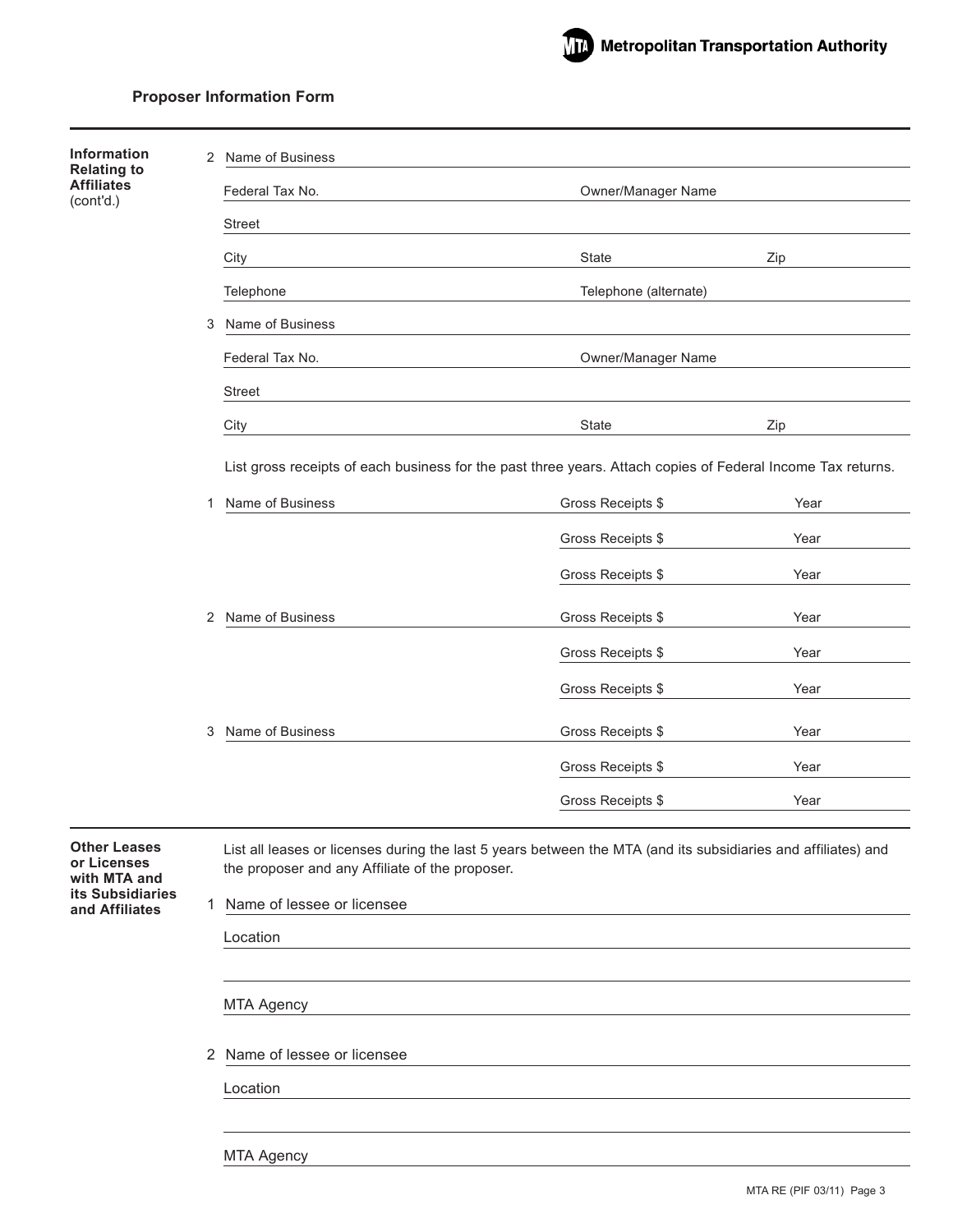

| <b>Other Leases</b>                             | 3 | Name of lessee or licensee                                                                                                                                  |              |           |  |  |
|-------------------------------------------------|---|-------------------------------------------------------------------------------------------------------------------------------------------------------------|--------------|-----------|--|--|
| or Licenses<br>with MTA and<br>its Subsidiaries |   | Location                                                                                                                                                    |              |           |  |  |
| and Affiliates<br>(cont'd.)                     |   |                                                                                                                                                             |              |           |  |  |
|                                                 |   | <b>MTA Agency</b>                                                                                                                                           |              |           |  |  |
|                                                 |   |                                                                                                                                                             |              |           |  |  |
|                                                 |   | Describe any lessee or licensee defaults under such lease(s) or license(s).                                                                                 |              |           |  |  |
|                                                 |   |                                                                                                                                                             |              |           |  |  |
|                                                 |   |                                                                                                                                                             |              |           |  |  |
|                                                 |   |                                                                                                                                                             |              |           |  |  |
|                                                 |   |                                                                                                                                                             |              |           |  |  |
| <b>Business</b><br><b>History and</b>           |   | List all relevant business experience                                                                                                                       |              |           |  |  |
| <b>Experience</b>                               |   | 1 Name of Company                                                                                                                                           | From         | To        |  |  |
|                                                 |   | Type of Business                                                                                                                                            | Your Title   |           |  |  |
|                                                 |   | <b>Street</b>                                                                                                                                               |              |           |  |  |
|                                                 |   | City                                                                                                                                                        | <b>State</b> | Zip       |  |  |
|                                                 |   | 2 Name of Company                                                                                                                                           | From         | To        |  |  |
|                                                 |   | Type of Business                                                                                                                                            | Your Title   |           |  |  |
|                                                 |   | <b>Street</b>                                                                                                                                               |              |           |  |  |
|                                                 |   | City                                                                                                                                                        | <b>State</b> | Zip       |  |  |
|                                                 | 3 | Name of Company                                                                                                                                             | From         | To        |  |  |
|                                                 |   | Type of Business                                                                                                                                            | Your Title   |           |  |  |
|                                                 |   | <b>Street</b>                                                                                                                                               |              |           |  |  |
|                                                 |   | City                                                                                                                                                        | State        | Zip       |  |  |
|                                                 |   |                                                                                                                                                             |              |           |  |  |
| <b>Business</b><br><b>References</b>            |   | Provide at least three references from companies with which the proposer, or one or more of its Principals,<br>does business (include at least one vendor). |              |           |  |  |
|                                                 | 1 | Name of Company                                                                                                                                             | From         | To        |  |  |
|                                                 |   | <b>Street</b>                                                                                                                                               |              |           |  |  |
|                                                 |   | City                                                                                                                                                        | State        | Zip       |  |  |
|                                                 |   | Contact                                                                                                                                                     | Title        | Telephone |  |  |
|                                                 |   |                                                                                                                                                             |              |           |  |  |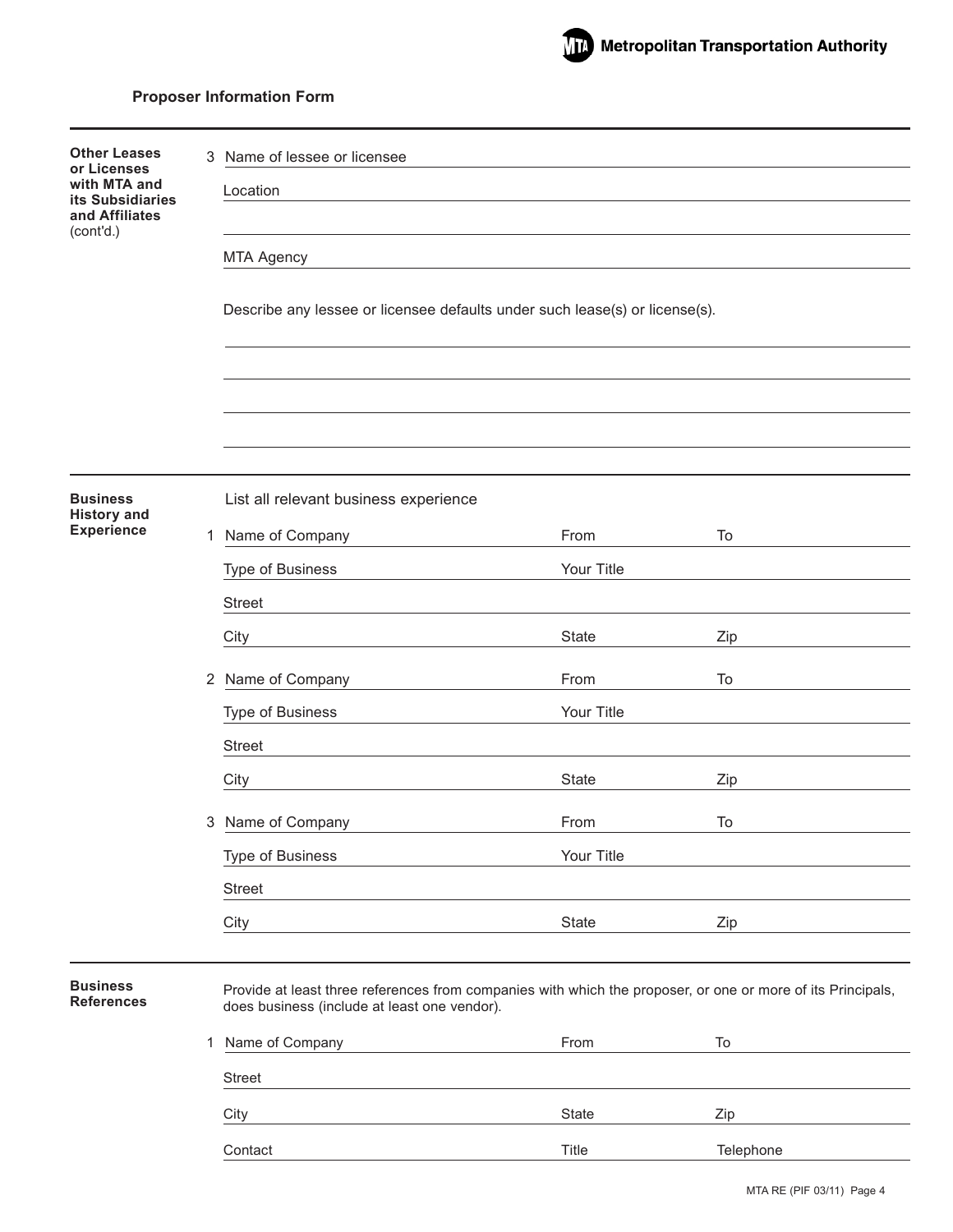

| <b>Business</b><br><b>References</b> |   | 2 Name of Company                  | From                                                                                                                                                                                                              | To        |
|--------------------------------------|---|------------------------------------|-------------------------------------------------------------------------------------------------------------------------------------------------------------------------------------------------------------------|-----------|
| (cont'd.)                            |   | <b>Street</b>                      |                                                                                                                                                                                                                   |           |
|                                      |   | City                               | State                                                                                                                                                                                                             | Zip       |
|                                      |   | Contact                            | Title                                                                                                                                                                                                             | Telephone |
|                                      |   |                                    |                                                                                                                                                                                                                   |           |
|                                      |   | 3 Name of Company                  | From                                                                                                                                                                                                              | To        |
|                                      |   | <b>Street</b>                      |                                                                                                                                                                                                                   |           |
|                                      |   | City                               | State                                                                                                                                                                                                             | Zip       |
|                                      |   | Contact                            | Title                                                                                                                                                                                                             | Telephone |
|                                      |   |                                    |                                                                                                                                                                                                                   |           |
| <b>Bank</b><br><b>References</b>     |   | support for the proposed business. | Provide at least one reference from a bank with which the proposer (or a Principal) has an account and<br>regularly does business. List all other bank account information that represents the means of financial |           |
|                                      | 1 | <b>Bank Name</b>                   | <b>Branch Number or Location</b>                                                                                                                                                                                  |           |
|                                      |   | <b>Street</b>                      |                                                                                                                                                                                                                   |           |
|                                      |   | City                               | State                                                                                                                                                                                                             | Zip       |
|                                      |   | Name of Bank Officer               |                                                                                                                                                                                                                   | Title     |
|                                      |   | Telephone No.                      | Account No.                                                                                                                                                                                                       |           |
|                                      |   | Name on Account                    |                                                                                                                                                                                                                   |           |
|                                      | 2 | <b>Bank Name</b>                   | Branch or Location                                                                                                                                                                                                |           |
|                                      |   | <b>Street</b>                      |                                                                                                                                                                                                                   |           |
|                                      |   | City                               | State                                                                                                                                                                                                             | Zip       |
|                                      |   | Name of Bank Officer               |                                                                                                                                                                                                                   | Title     |
|                                      |   | Telephone No.                      | Account No.                                                                                                                                                                                                       |           |
|                                      |   | Name on Account                    |                                                                                                                                                                                                                   |           |
|                                      | 3 | <b>Bank Name</b>                   | Branch or Location                                                                                                                                                                                                |           |
|                                      |   | Street                             |                                                                                                                                                                                                                   |           |
|                                      |   | City                               | State                                                                                                                                                                                                             | Zip       |
|                                      |   | Name of Bank Officer               |                                                                                                                                                                                                                   | Title     |
|                                      |   | Telephone No.                      | Account No.                                                                                                                                                                                                       |           |
|                                      |   | Name on Account                    |                                                                                                                                                                                                                   |           |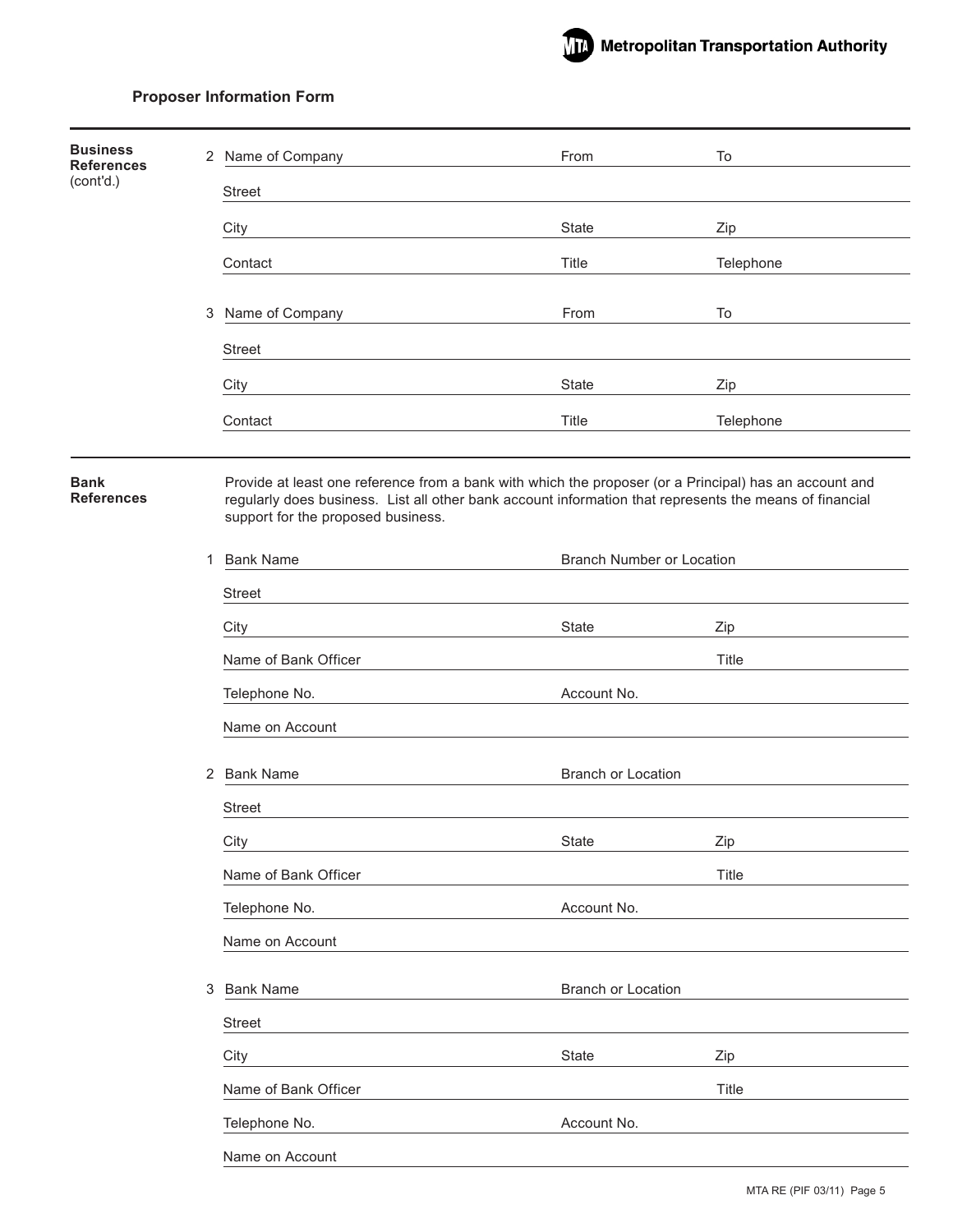| <b>Bank</b><br><b>References</b><br>(cont'd.) |   | Provide at least one bank reference for each guarantor identified on page 2 of this Proposer Information<br>Statement.                                           |                           |       |
|-----------------------------------------------|---|------------------------------------------------------------------------------------------------------------------------------------------------------------------|---------------------------|-------|
|                                               |   | 1 Bank Name                                                                                                                                                      | Branch or Location        |       |
|                                               |   | <b>Street</b>                                                                                                                                                    |                           |       |
|                                               |   | City                                                                                                                                                             | <b>State</b>              | Zip   |
|                                               |   | Name of Bank Officer                                                                                                                                             |                           | Title |
|                                               |   | Telephone No.                                                                                                                                                    | Account No.               |       |
|                                               |   | Name on Account                                                                                                                                                  |                           |       |
|                                               |   | 2 Bank Name                                                                                                                                                      | <b>Branch or Location</b> |       |
|                                               |   | Street                                                                                                                                                           |                           |       |
|                                               |   | City                                                                                                                                                             | State                     | Zip   |
|                                               |   | Name of Bank Officer                                                                                                                                             |                           | Title |
|                                               |   | Telephone No.                                                                                                                                                    | Account No.               |       |
|                                               |   | Name on Account                                                                                                                                                  |                           |       |
|                                               | 3 | <b>Bank Name</b>                                                                                                                                                 | <b>Branch or Location</b> |       |
|                                               |   | Street                                                                                                                                                           |                           |       |
|                                               |   | City                                                                                                                                                             | State                     | Zip   |
|                                               |   | Name of Bank Officer                                                                                                                                             |                           | Title |
|                                               |   | Telephone No.                                                                                                                                                    | Account No.               |       |
|                                               |   | Name on Account                                                                                                                                                  |                           |       |
|                                               |   |                                                                                                                                                                  |                           |       |
|                                               |   |                                                                                                                                                                  |                           |       |
| <b>Available</b><br><b>Financing</b>          |   | Provide information about lines of credit, or other sources of financing, available to undertake required<br>improvements and fulfill annual rental obligations. |                           |       |
|                                               |   | 1 Name of Source                                                                                                                                                 |                           |       |

| City                             | State         | Zip |
|----------------------------------|---------------|-----|
| Available Amount of Financing \$ | Interest Rate |     |
| Telephone No.                    | Account No.   |     |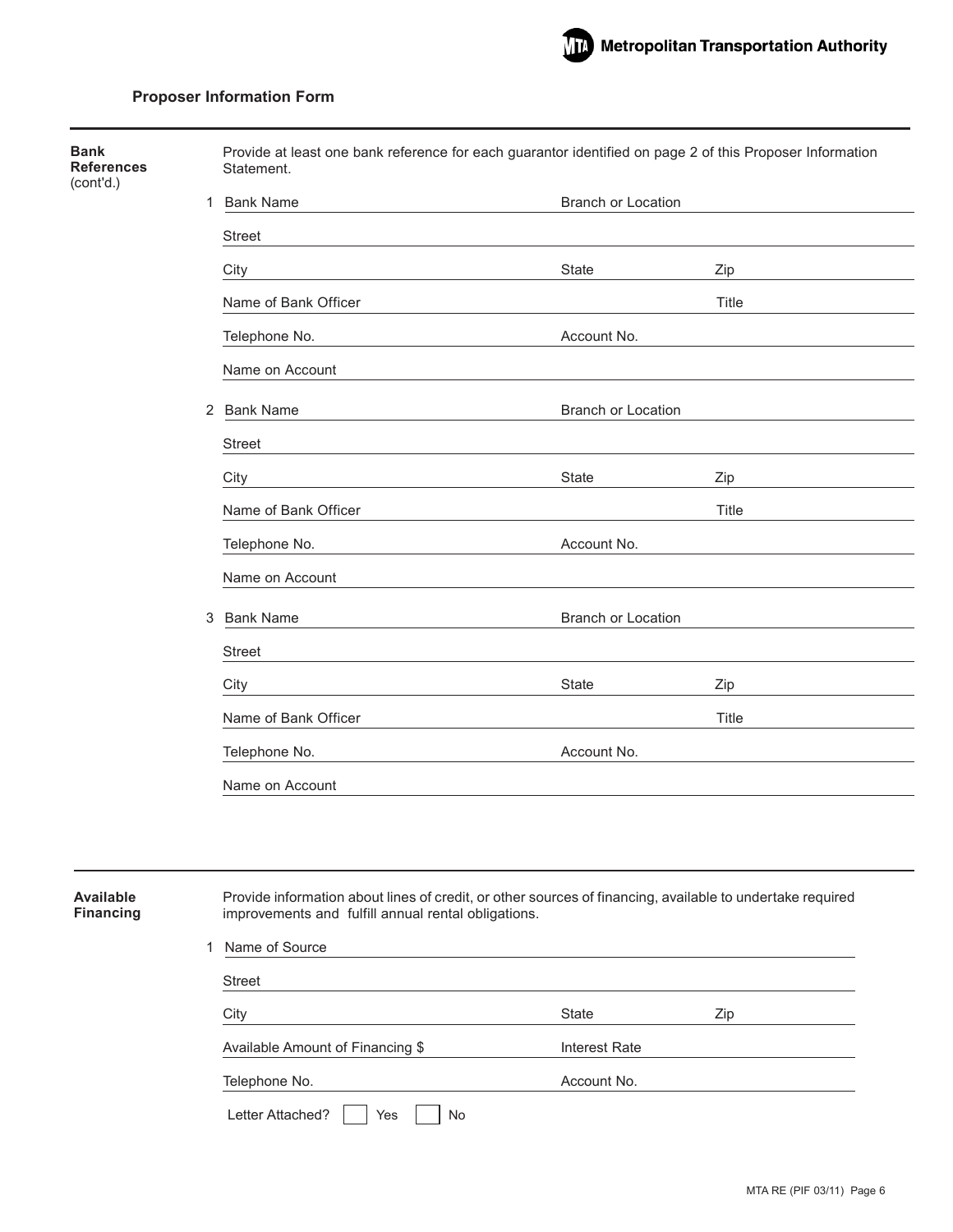

| <b>Available</b><br><b>Financing</b> | 2 | Name of Source                                                                                                                       |               |                      |                      |     |    |
|--------------------------------------|---|--------------------------------------------------------------------------------------------------------------------------------------|---------------|----------------------|----------------------|-----|----|
| (cont'd.)                            |   | <b>Street</b>                                                                                                                        |               |                      |                      |     |    |
|                                      |   | City                                                                                                                                 |               | State                | Zip                  |     |    |
|                                      |   | Available Amount of Financing \$                                                                                                     |               | <b>Interest Rate</b> |                      |     |    |
|                                      |   | Telephone No.                                                                                                                        |               | Account No.          |                      |     |    |
|                                      |   | Letter Attached?<br>No<br>Yes                                                                                                        |               |                      |                      |     |    |
|                                      | 3 | Name of Source                                                                                                                       |               |                      |                      |     |    |
|                                      |   | <b>Street</b>                                                                                                                        |               |                      |                      |     |    |
|                                      |   | City                                                                                                                                 |               | <b>State</b>         | Zip                  |     |    |
|                                      |   | Available Amount of Financing \$                                                                                                     |               | <b>Interest Rate</b> |                      |     |    |
|                                      |   | Telephone No.                                                                                                                        |               | Account No.          |                      |     |    |
|                                      |   | Letter Attached?<br>Yes<br>No                                                                                                        |               |                      |                      |     |    |
| Items to be<br><b>Sold</b>           |   |                                                                                                                                      |               |                      |                      |     |    |
|                                      |   |                                                                                                                                      |               |                      |                      |     |    |
|                                      |   |                                                                                                                                      |               |                      |                      |     |    |
|                                      |   |                                                                                                                                      |               |                      |                      |     |    |
|                                      |   |                                                                                                                                      |               |                      |                      |     |    |
| <b>Proposed Staffing</b>             |   | Indicate proposed staffing during business hours. Provide an entry for each change in the number of<br>personnel during these hours. |               |                      |                      |     |    |
|                                      |   | Day(s)<br>Hour(s)                                                                                                                    | No. Personnel |                      | Manager at Location: | Yes | No |
|                                      |   | Hour(s)<br>Day(s)                                                                                                                    | No. Personnel |                      | Manager at Location: | Yes | No |
|                                      |   | Hour(s)<br>Day(s)                                                                                                                    | No. Personnel |                      | Manager at Location: | Yes | No |
|                                      |   | Day(s)<br>Hour(s)                                                                                                                    | No. Personnel |                      | Manager at Location: | Yes | No |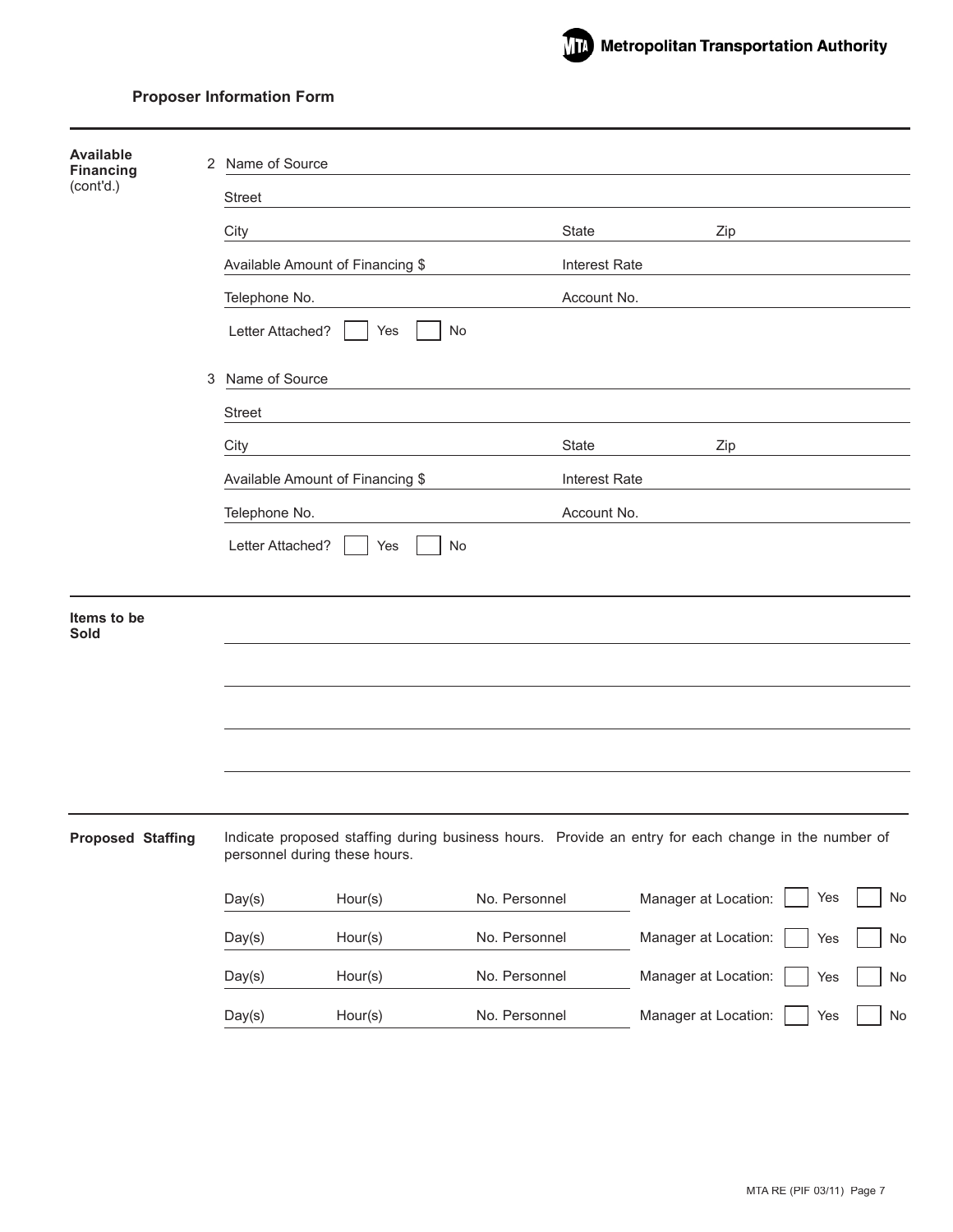

| Projected<br><b>Startup Costs</b> |                               |                                                                                                                           |                         |
|-----------------------------------|-------------------------------|---------------------------------------------------------------------------------------------------------------------------|-------------------------|
|                                   | 1 - Architectural Fees        | \$                                                                                                                        |                         |
|                                   | 2 - Construction Costs        | \$                                                                                                                        |                         |
|                                   | 3 - Trade Fixtures            | \$                                                                                                                        |                         |
|                                   | <b>4 - TOTAL IMPROVEMENTS</b> |                                                                                                                           | \$<br>add lines 1 to 3  |
|                                   |                               | The amount of total improvements on line 4, above, should<br>be entered in section C of the General Affidavit on page 12. |                         |
|                                   | 5 - Legal Costs               | \$                                                                                                                        |                         |
|                                   | 6 - Incorporation Fees        | \$                                                                                                                        |                         |
|                                   | 7 - Licensing Fees            | \$                                                                                                                        |                         |
|                                   | 8 - Franchise Fees            | \$                                                                                                                        |                         |
|                                   | 9 - Consulting Fees           | \$                                                                                                                        |                         |
|                                   | 10 - Merchandise Inventory    | \$                                                                                                                        |                         |
|                                   | 11 - Rent During Construction | \$                                                                                                                        |                         |
|                                   | 12 - Miscellaneous            | \$                                                                                                                        |                         |
|                                   | 13 - TOTAL STARTUP COSTS      |                                                                                                                           | \$<br>add lines 4 to 12 |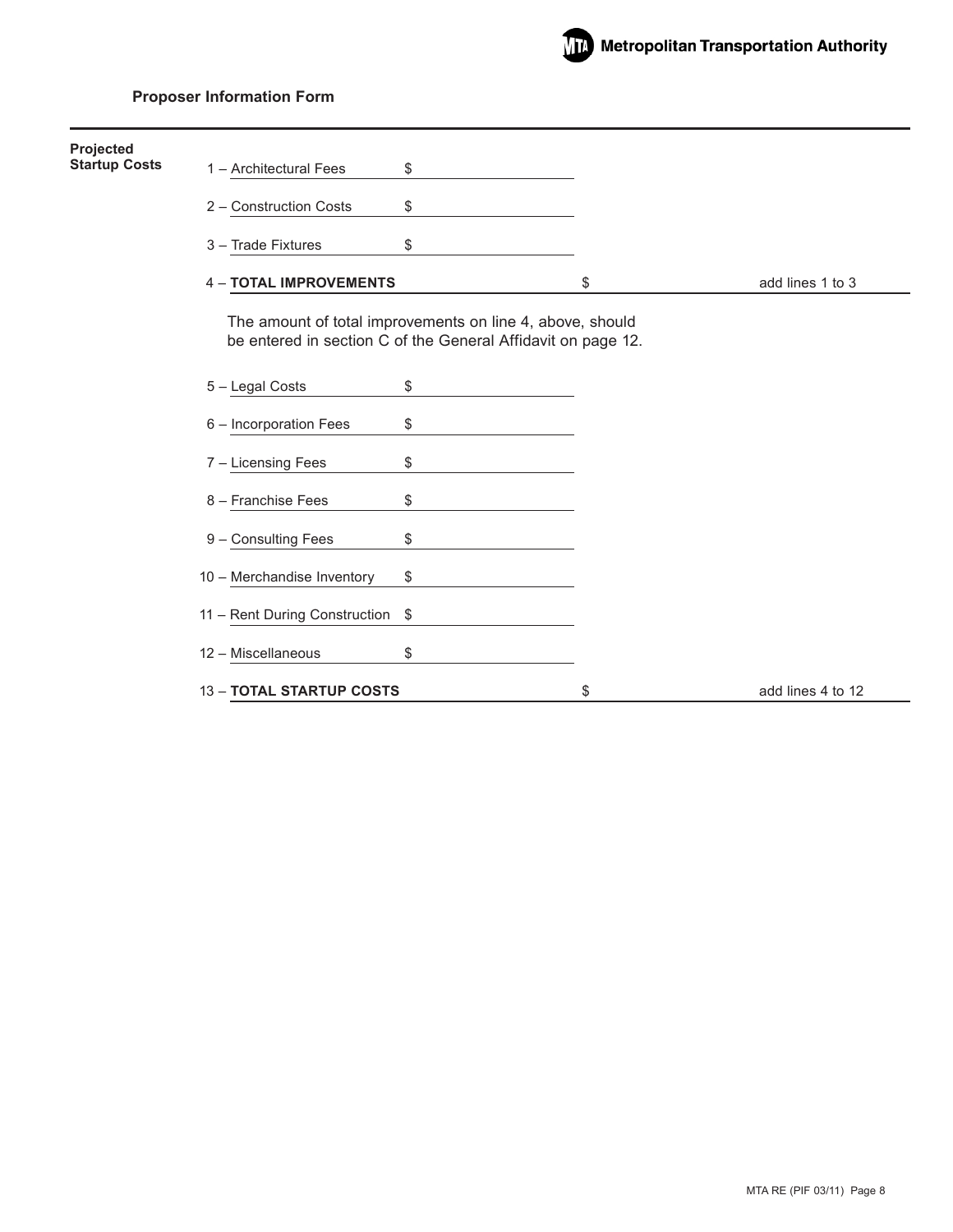

**Financial Statements**: Provide financial statements (audited, if available) for prospective tenant and each guarantor for the past two full fiscal years. If financial statement are not otherwise available, please provide the following information.

| Assets             | <b>Funds</b>                        |                                  |
|--------------------|-------------------------------------|----------------------------------|
|                    | $1 - Cash$<br>\$                    |                                  |
|                    | \$<br>$2 -$ Checking                |                                  |
|                    | \$<br>$3 -$ Savings                 |                                  |
|                    | \$<br>$4 - Other$                   |                                  |
|                    | 5 - Subtotal-Funds                  | \$<br>add lines 1 to 4           |
|                    | <b>Receivables</b>                  |                                  |
|                    | 6 - Trade or Business<br>\$         |                                  |
|                    | \$<br>$7 - Other$                   |                                  |
|                    | 8 - Subtotal-Receivables            | \$<br>add lines 6 and 7          |
|                    | <b>Securities</b>                   |                                  |
|                    | $9 - Stocks$<br>\$                  |                                  |
|                    | \$<br>$10 - Bonds$                  |                                  |
|                    | 11 - Other (Pensions, Annuities) \$ |                                  |
|                    | 12 - Subtotal-Securities            | \$<br>add lines 9 to 11          |
|                    | <b>Fixed Assets</b>                 |                                  |
|                    | 13 - Equipment<br>\$                |                                  |
|                    | $14 - Other$<br>\$                  |                                  |
|                    | 15 - Subtotal-Fixed Assets          | \$<br>add lines 13 and 14        |
|                    | <b>Other Assets</b>                 |                                  |
|                    | 16 - Trade, Auto<br>\$              |                                  |
|                    | \$<br>17 - Life Insurance           |                                  |
|                    | 18 - Subtotal-Other Assets          | \$<br>add line 16 and 17         |
|                    | 19 - Inventory                      | \$                               |
|                    | 20 - Miscellaneous                  | \$                               |
|                    | 21 - Land and Buildings             | \$                               |
|                    | 22 - GRAND TOTAL ASSETS             | \$<br>add lines 5,8,12,15, 18-21 |
| <b>Liabilities</b> | 23 - Payables                       | \$                               |
|                    | 24 - Notes Payable                  | \$                               |
|                    | 25 - Mortgages                      | \$                               |
|                    | 26 - Deferred                       | \$                               |
|                    | 27 - Miscellaneous                  | \$                               |
|                    | 28 - GRAND TOTAL LIABILITIES        | \$<br>add lines 23-27            |
|                    | 29 - CAPITAL/NET WORTH              | \$<br>line 22 minus line 28      |
|                    |                                     |                                  |

If the proposer is in the process of being organized and does not yet have assets or liabilities, check here and complete the financial statement on the basis of the Principal(s) personal assets and liabilities that will provide a guaranty. Clearly indicate all sources of capitalization

 $\Box$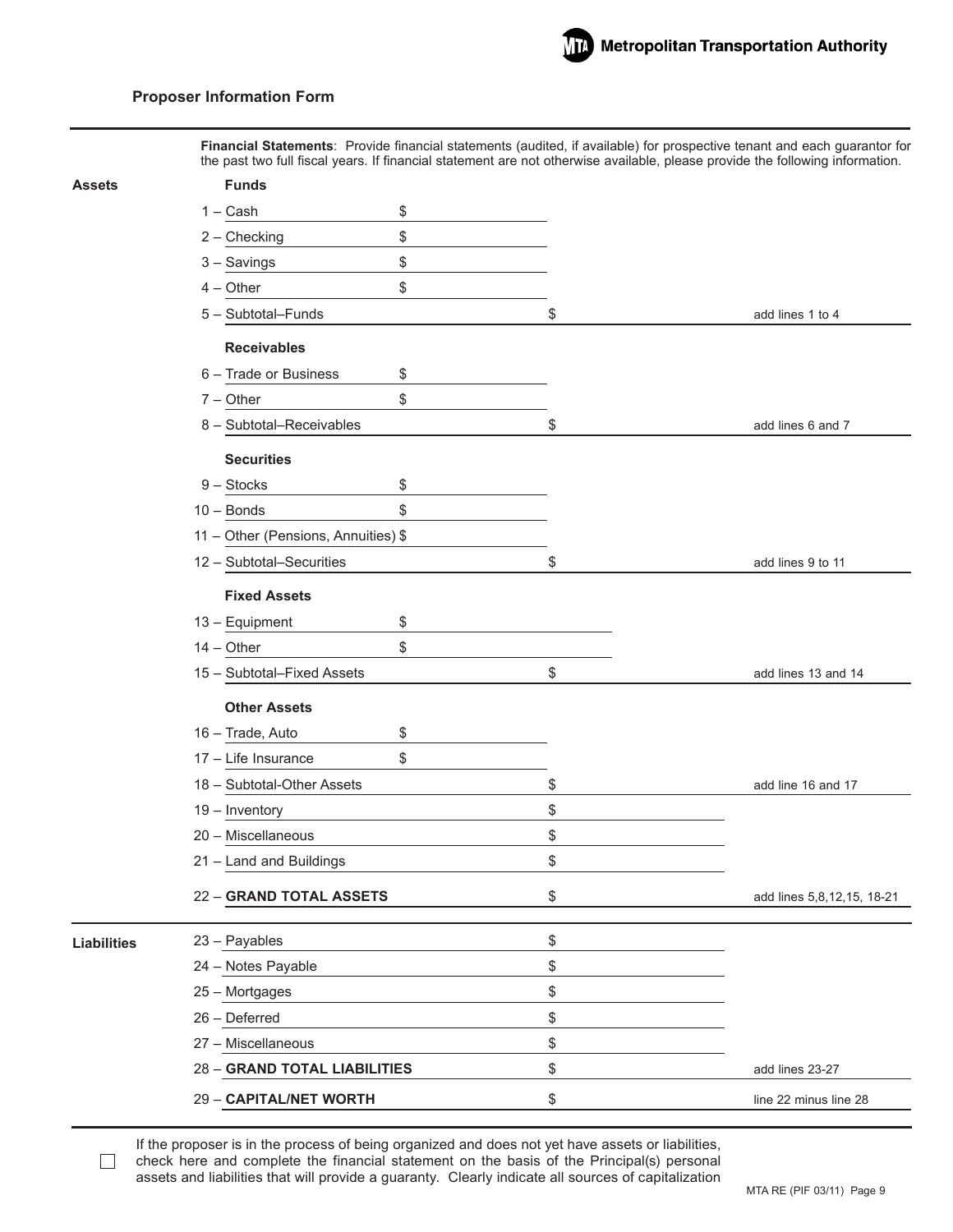| Income:<br>One-year    | Proposed First Year Business Plan: Provide projected income and expenses for the first year of the<br>lease or license term. |                                    |
|------------------------|------------------------------------------------------------------------------------------------------------------------------|------------------------------------|
| Projection             | 1 - Estimated Sales/Revenue                                                                                                  | \$                                 |
|                        | 2 - Cost of Goods Sold                                                                                                       | \$                                 |
|                        | 3 - GROSS PROFIT                                                                                                             | \$<br>subtract line 2 from line 1  |
|                        |                                                                                                                              |                                    |
| <b>Expenses:</b>       | 4 - Wages, Salaries                                                                                                          | \$                                 |
| One-year<br>Projection | $5 -$ Rent                                                                                                                   | \$                                 |
|                        | 6 - Telephone                                                                                                                | \$                                 |
|                        | $7 - Gas$                                                                                                                    | \$                                 |
|                        | 8 - Electricity                                                                                                              | \$                                 |
|                        | 9 - Interest on Loan                                                                                                         | \$                                 |
|                        | 10 - Advertising                                                                                                             | \$                                 |
|                        | 11 - Postage                                                                                                                 | \$                                 |
|                        | 12 - Travel                                                                                                                  | \$                                 |
|                        | 13 - Vehicle Expense                                                                                                         | \$                                 |
|                        | 14 - Payroll Taxes                                                                                                           | \$                                 |
|                        | 15 - Other Taxes                                                                                                             | \$                                 |
|                        | 16 - Supplies                                                                                                                | \$                                 |
|                        | 17 - Legal Fees                                                                                                              | \$                                 |
|                        | 18 - Accounting Fees                                                                                                         | \$                                 |
|                        | 19 - Insurance                                                                                                               | \$                                 |
|                        | 20 - Repairs                                                                                                                 | \$                                 |
|                        | 21 - Equipment Rental                                                                                                        | \$                                 |
|                        | 22 - Depreciation                                                                                                            | \$                                 |
|                        | $23 - Other$                                                                                                                 | \$                                 |
|                        | 24 - TOTAL EXPENSES                                                                                                          | \$<br>add lines 4 through 23       |
|                        | 25 - ESTIMATED PROFIT (LOSS)                                                                                                 | \$<br>subtract line 24 from line 3 |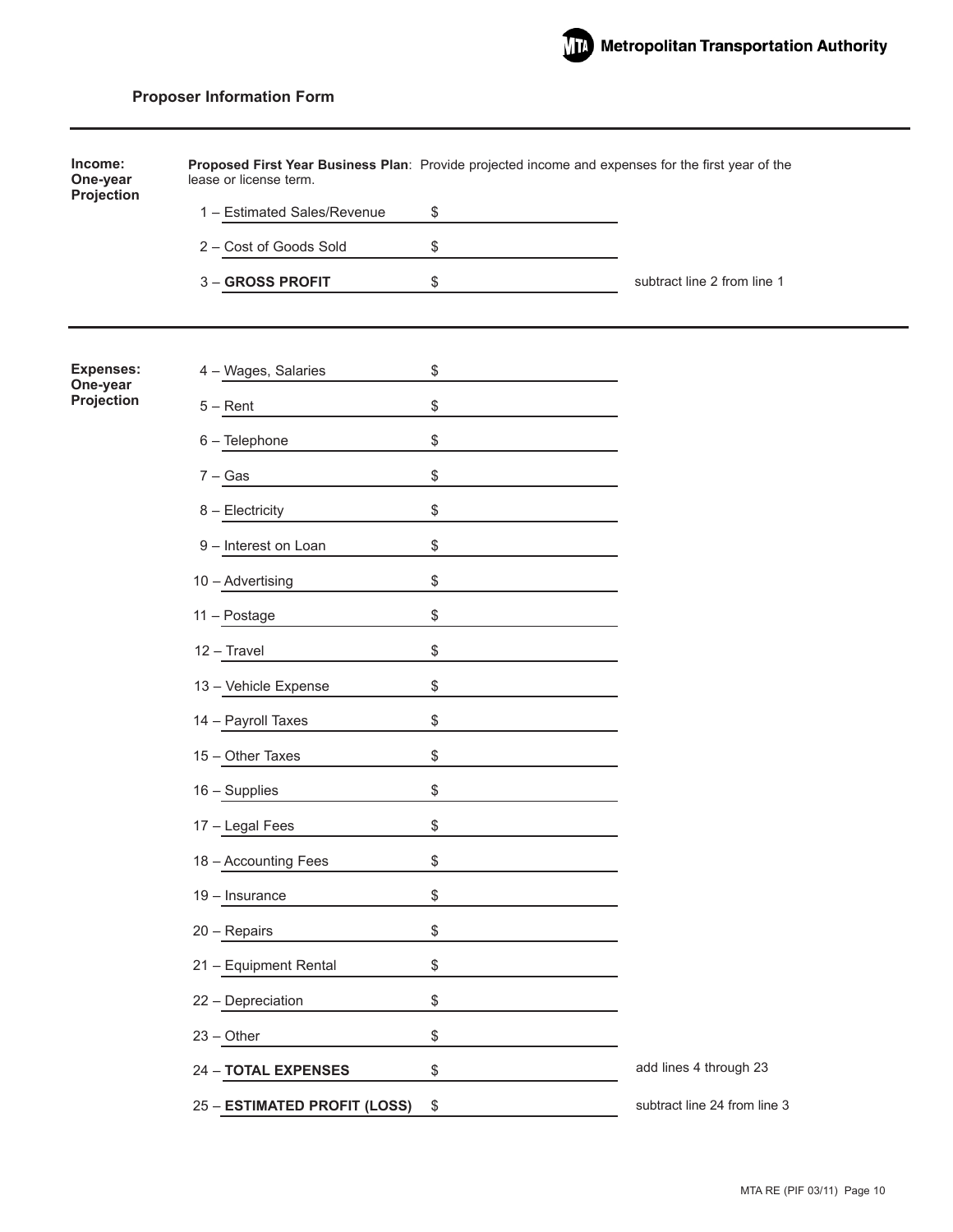Provide projected sales for the lease or license term *after* the first year (include only those years during the proposed lease or license term). Year 2  $\sim$   $\sim$   $\sim$   $\sim$ Year 3  $\sim$   $\sim$   $\sim$ Year 4  $\sim$ Year  $5 \qquad \qquad$ Year 6  $\sim$   $\sim$   $\sim$   $\sim$ Year 7  $\sim$ Year 8  $\sim$   $\sim$   $\sim$ Year 9  $\sim$   $\sim$   $\sim$   $\sim$  $Year 10$ Has the proposer or any Affiliate thereof ever been barred from bidding on contracts, or declared not responsible by any city, town, village, county, state, or federal public entity? Are any outstanding liens pending against the proposer or any Affiliate thereof? Are any judgments outstanding against the proposer or any Affiliate thereof? Is any suit or other legal action pending against the proposer or any Affiliate thereof? Has the proposer or any Affiliate thereof been adjudged bankrupt, voluntarily or involuntarily, under any provision of the Bankruptcy Law, executed an assignment for the benefit of creditors, or abandoned a business without satisfying its outstanding debts? Has the proposer or any Affiliate thereof ever been convicted of a felony? **Projected Sales for Lease or License Term**  $\Box$  Yes  $\Box$  No No Yes No  $\Box$  Yes  $\Box$  No No Res No  $\Box$  Yes  $\Box$  No  $\Box$  Yes  $\Box$  No If yes to any of the above, please provide all details below. **Responsibility Related Questions**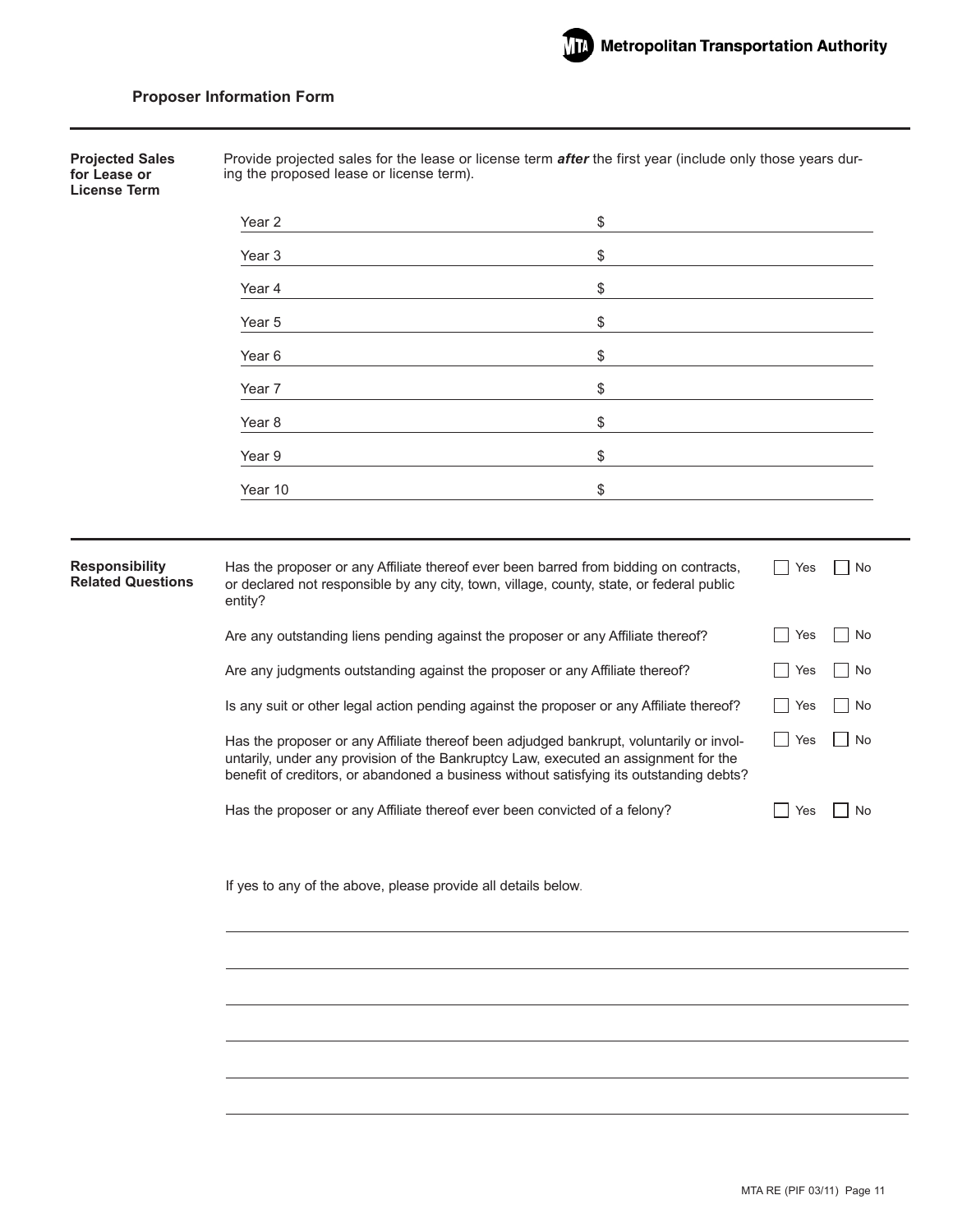#### **Representations, Warranties, Covenants, and Consent to a Credit Review General Affidavit**

By executing this Proposer Information Form, the undersigned represents and warrants the following.

- A. The undersigned has received and read the entire Request for Proposals, has acquainted itself/himself/ herself with all matters therein referred to in connection with this proposal, will accept the premises "as-is" and will secure any necessary permits and licenses pertaining to the operation of, or the making of any improvements to, the site. The undersigned acknowledges that the MTA makes no representation or warranties as to the information supplied herein or the type of use or development permitted at each location.
- B. The undersigned acknowledges that improvements and other work (1) may not be carried out without the prior approval of the MTA, (2) will become the property of the MTA, and (3) must conform to appropriate health, safety, fire, and building codes, as required.
- C. Neither the undersigned nor any Affiliate of the undersigned is in arrears in the payment of amounts due to the MTA or any of its affiliated agencies or the State of New York or the City of New York or any instrumentality thereof.
- D. The undersigned is of lawful age.
- E. No person, firm, or corporation other than herein above named has any interest in this proposed lease or license agreement.
- F. By executing this Proposer Information Form, the undersigned represents and warrants that:
	- (i) The compensation and other terms of this proposal have been arrived at independently without any agreement, collusion, consultation, or communications intended to restrict competition.
	- (ii) Unless otherwise required by law, the compensation and other terms quoted in this proposal have not been knowingly disclosed by the undersigned or any other individual and, before the proposal is opened, shall not knowingly be directly or indirectly disclosed by the prospective tenant or licensee or any other individual or by or on behalf of the proposer to any other proposer or to any competitor; and
	- (iii) No attempt has been made or will be made by the undersigned or by any other individual or by or on behalf of the prospective tenant or licensee to induce any other person, partnership, corporation, or other entity to submit or not to submit a proposal, for the purpose of restricting competition.
- G The undersigned represents and warrants that no elected representative or other officer or employee or person whose salary is payable in whole or in part from the Federal Government or State or City of New York, and no member officer or employee of the Metropolitan Transportation Authority or any affiliate or subsidiary thereof is directly or indirectly interested in this proposal or in the proposed lease or license agreement to which it relates or will have an interest in any of the profits thereof.
- H. The undersigned declares under the penalties of perjury provided for by Article 210 of the New York Penal Law that the undersigned has read fully and understands all of the terms and conditions of this Request for Proposals and all of the foregoing questions in the Proposer Information Form and the Rent Proposal Form or Proposed Compensation Form. The answers and statements herein including, without limitation, the Proposer Information Statement and the Credit Authorization, are to the best of the undersigned's knowledge and belief true, correct, and complete. The undersigned agrees that in the event that circumstances reflected by the answers herein change, the undersigned will promptly notify the Real Estate Department of the Metropolitan Transportation Authority in writing by certified mail. The undersigned also understands that a misstatement, omission, or failure to update information may be cause for the Metropolitan Transportation Authority not to award to the proposer, or its current principals, the proposed lease or license, and may have the effect of precluding persons or entities from doing business with the Metropolitan Transportation Authority or its affiliates or subsidiaries in the future.